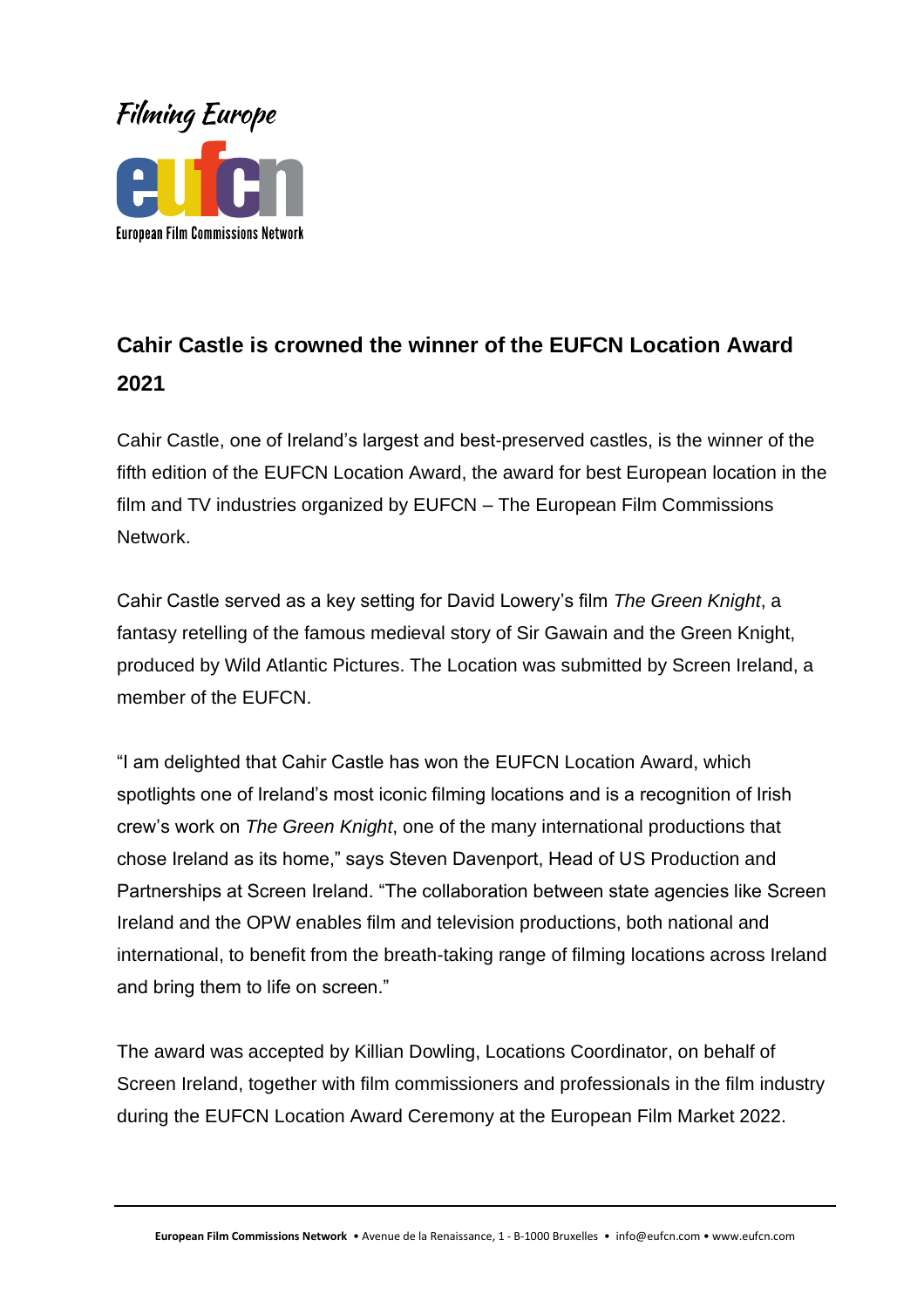

Cahir Castle is a designated National Monument of Ireland and is cared for by the Irish Government's heritage conservation agency, the Office of Public Works. The Location Award plaque was received by Eleanor Morrissey, Site Manager at Cahir Castle.

"All of us working in Cahir Castle and in the Office of Public Works are immensely honoured and very proud to win this award that acknowledges how special this fortress is not only in Ireland but in Europe," says Eleanor Morrissey. "Anybody who has visited it will easily see how its impressive battlements rising above the River Suir make it a dream location for internationally acclaimed fantasy films such as last year's *The Green Knight* or *The Last Duel*. I want to thank all the people who voted for our site to win the EUFCN Location Award 2021. The team and I are delighted to be able to welcome one lucky winner who participated in the voting to Cahir Castle soon."

Dating back to the mid-12th century, Cahir Castle was built to be a state-of-the-art defensive fortress and it has been the scene of sieges and bombardments for centuries. Appearing to grow from the actual rock on which it stands, and featuring battlements, heavy gates, turrets, towers and a stunning courtyard, the castle was the perfect double for Camelot, the legendary castle associated with Arthurian legend. This was the second time Cahir Castle has been used as a double for Camelot, the first being its use in the 1981 film *Excalibur*.

"The Location Award once again succeeded in highlighting the fundamental work of our film commissions and the valuable relationship between film professionals and tourism offices," says EUFCN Network Manager Angelica Cantisani. "Their joint forces are what make such incredible locations shine on screen. This Award is something we, as EUFCN, truly believe in. We hope that next year we will be able to celebrate it live in Berlin<sup>"</sup>